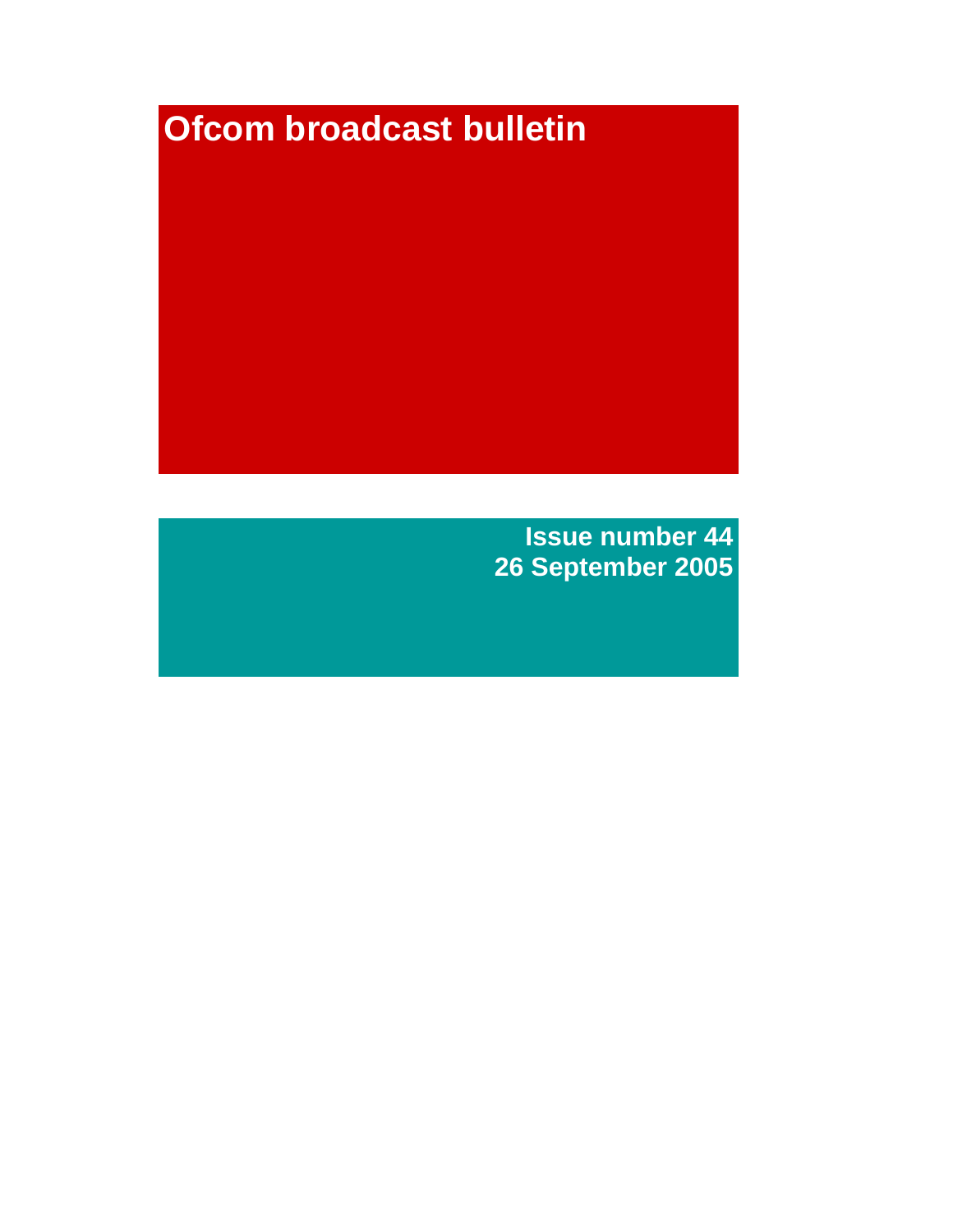# **Contents**

| Introduction | 3 |
|--------------|---|
|              |   |

# **Standards cases**

| In Breach              |  |
|------------------------|--|
| Resolved/Not in Breach |  |

# **Fairness and Privacy cases**

| Upheld in Part | 11 |
|----------------|----|
| Not Upheld     | 11 |

Other programmes not in breach/outside remit 12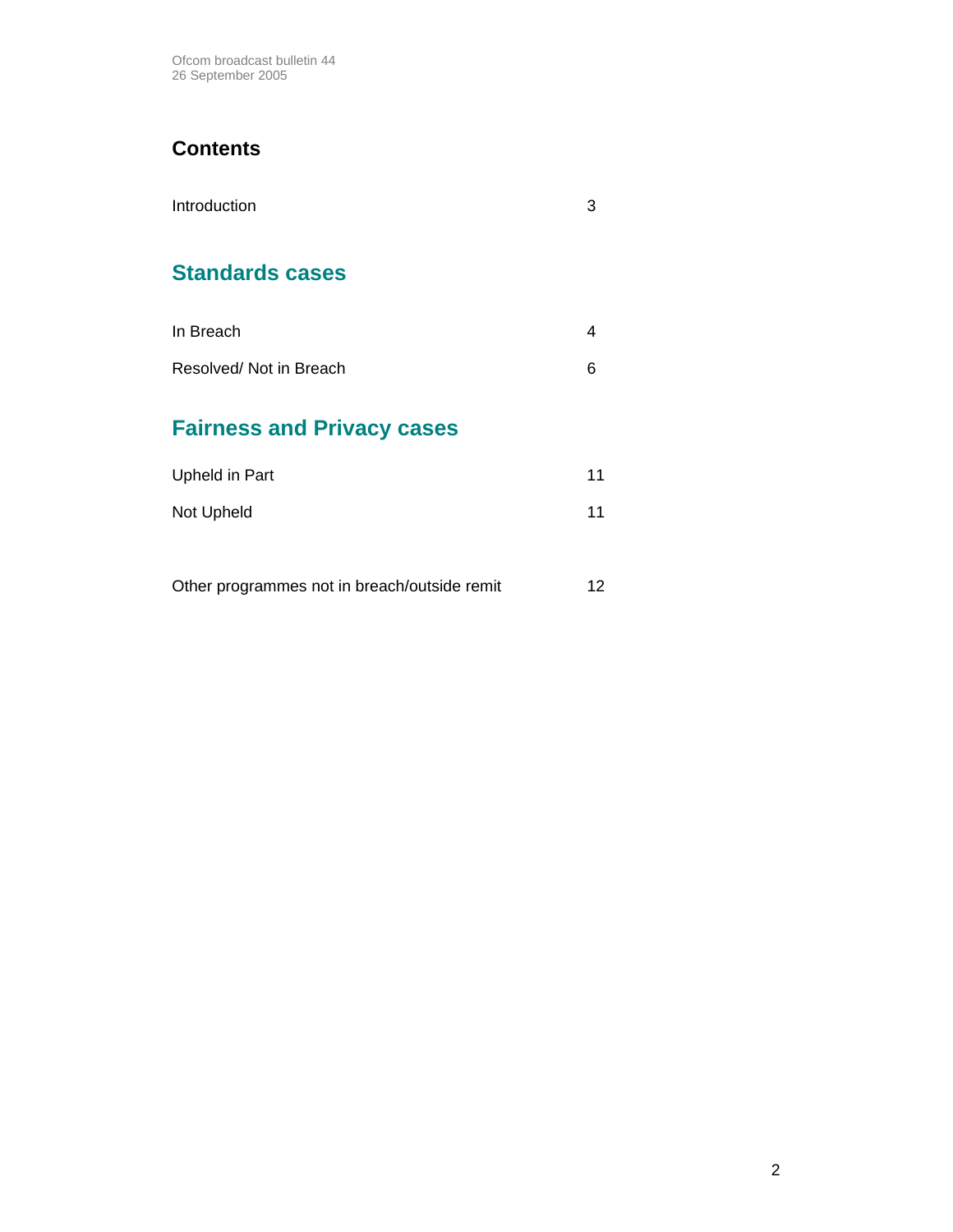### **Introduction**

Ofcom's Broadcasting Code took effect on 25 July 2005 (with the exception of Rule 10.17 which came into effect on 1 July 2005). This Code is used to assess the compliance of all programmes broadcast on or after 25 July 2005. The Broadcasting Code can be found at http://www.ofcom.org.uk/tv/ifi/codes/bcode/

The Rules on the Amount and Distribution of Advertising (RADA) apply to advertising issues within Ofcom's remit from 25 July 2005. The Rules can be found at http://www.ofcom.org.uk/tv/ifi/codes/advertising/#content

The Communications Act 2003 allowed for the codes of the legacy regulators to remain in force until such time as Ofcom developed its own Code. While Ofcom has now published its Broadcasting Code, the following legacy Codes apply to content broadcast before 25 July 2005.

- Advertising and Sponsorship Code (Radio Authority)
- News & Current Affairs Code and Programme Code (Radio Authority)
- Code on Standards (Broadcasting Standards Commission)
- Code on Fairness and Privacy (Broadcasting Standards Commission)
- Programme Code (Independent Television Commission)
- Programme Sponsorship Code (Independent Television Commission)
- Rules on the Amount and Distribution of Advertising

From time to time adjudications relating to advertising content may appear in the bulletin in relation to areas of advertising regulation which remain with Ofcom (including the application of statutory sanctions by Ofcom).

*Copies of the full adjudications for Upheld and Not Upheld Fairness and Privacy cases can be found on the Ofcom website: www.ofcom.org.uk*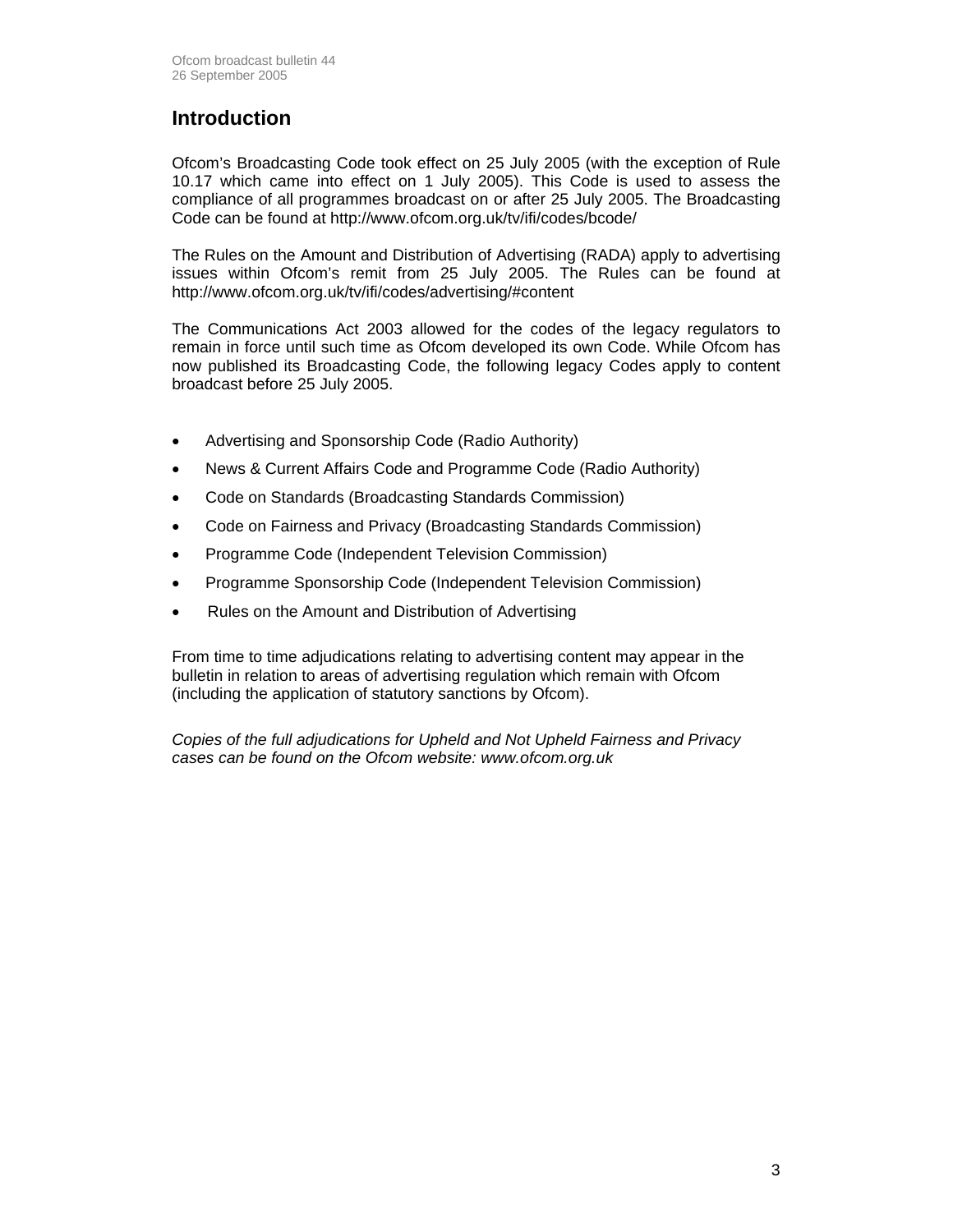# **Standards cases**

### **In Breach**

### **Zane Lowe's 'Most Punk'**

*BBC Radio 1, 16 June 2005, 19:00* 

#### **Introduction**

Two listeners complained about the use of strong language in an early evening broadcast on Radio 1.

The programme was about punk culture and was preceded by a warning voiced by one of the presenters. It stated that the programme would feature strong language and that listeners offended by swearing should switch off.

This was then immediately followed by what appeared to be an elderly lady saying:

*"Hello ladies, boys and girls, I thought that you might like to know - in the spirit of punk rock – the following show includes, what we often refer to as language. So if, like me, you are offended by such words and phrases as: arse; bollocks; tit, wank; tit-wank; rotter; mother licker; mother sucker; mother fucker; twat; minge juice; bottler and of course bastard – then you might wish to turn over, or fuck off – thank you".*

#### **Response**

The BBC said that the programme was an examination of the punk phenomenon and the circumstances of its transmission were very carefully considered. The audience profile was studied and the principal findings were that under-15s make up one per cent of the total radio audience at 19:00 on a weekday evening. The clip was used at the front of the programme because the show was designed to be thought-provoking and introduce both older fans of the genre as well as younger listeners to an alternative view of punk that previously they had never considered.

The juxtaposition of an elderly lady, said by the broadcaster to be typically the kind of person likely to be offended by the language contained in the show, with strong language neatly signposted the fact that what followed was no ordinary programme. It humorously set up a programme commended for its range and intelligence.

#### **Decision**

The programme was an examination of punk culture. It was therefore inevitably likely to include some material that contained strong language and a warning was given. The 'elderly lady' was clearly intended to be ironic and provide a humorous introduction to the programme. We therefore appreciate the editorial technique that the BBC was trying to use, with the use of labelling and warnings.

Broadcasters have the right to transmit, and listeners the right to receive, material which may offend some people but uses strong language to explore artistic and creative themes. However, the right to deal with such subject matter comes with the responsibility of ensuring material is appropriately scheduled with the potential child audience in mind. While this was a legitimate approach, its application here was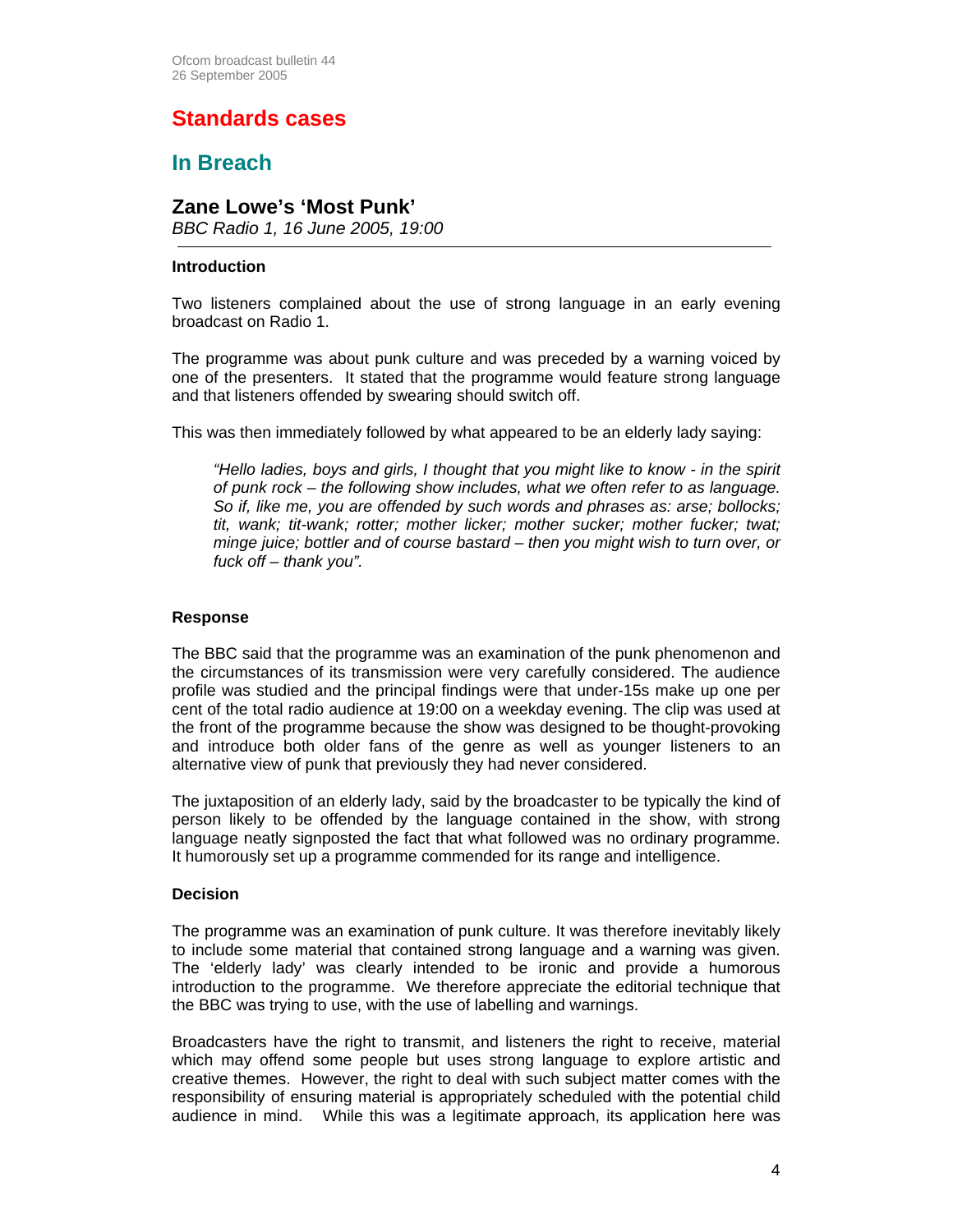#### seriously misguided.

We note that the BBC states that under 15's make up 1% of the total radio audience at that time. However, this figure is not relevant. The number of listeners to Radio 1 at this time is the key consideration. Listeners aged between 4 and 14 years old were in fact 14% of the total audience for Radio 1. Given the potential child audience for Radio 1 at this time, we believe that the use of such strong language, with such intensity, at the start of the programme was inappropriate.

#### **The item was in contravention of the Code**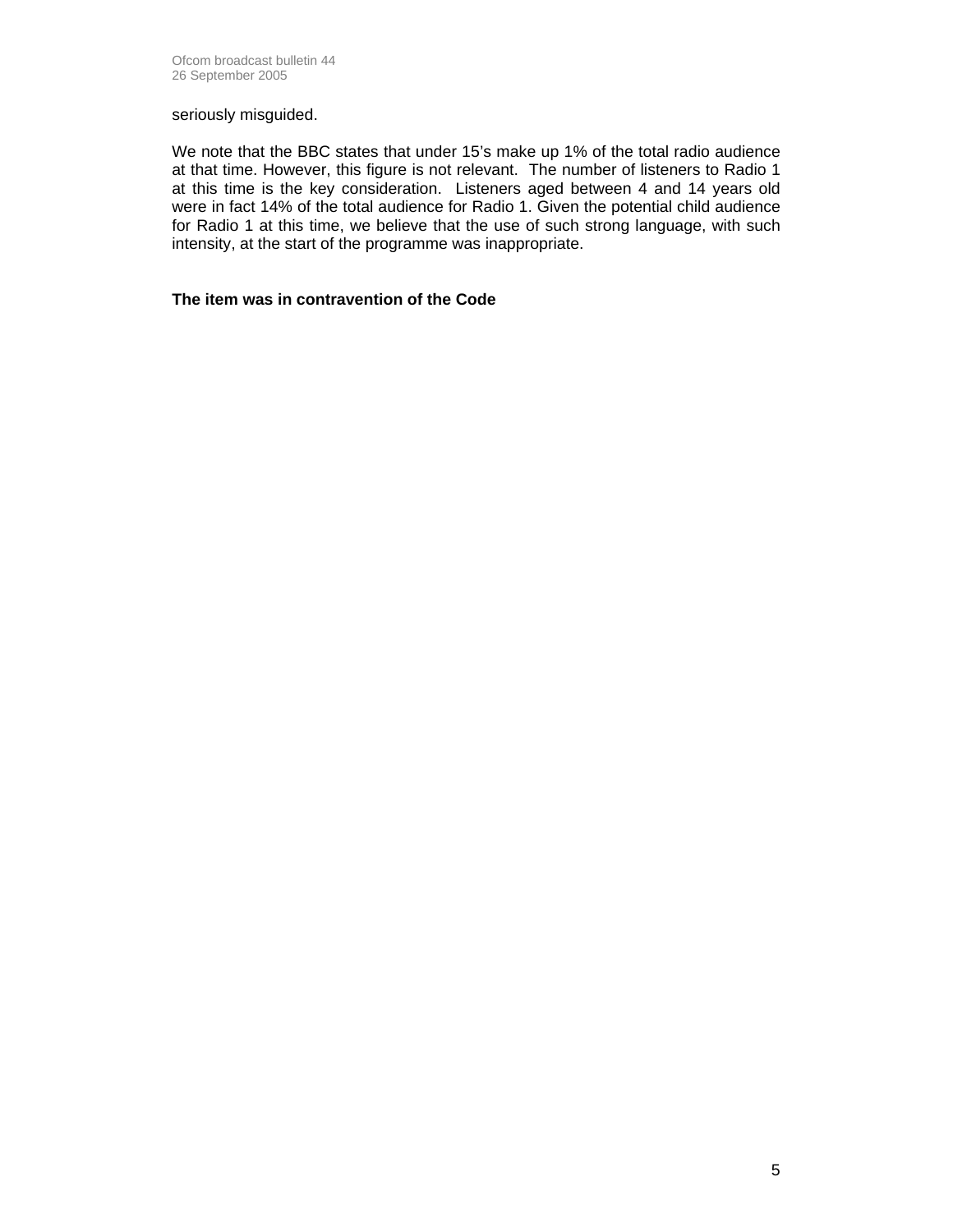# **Resolved**

### **Brainiac: History Abuse**

*Sky One, 9 July 2005, 20:00* 

#### **Introduction**

A viewer complained that the programme contained details of the names of substances that can be used to make bombs and showed a caravan being blown up. In view of the events in London on the 7 July, the viewer thought that this was inappropriate and offensive.

#### **Response**

Sky explained that after any significant event it immediately reviews its broadcast schedule to ensure that 'sensitive' material i.e. that which is likely to be rendered tasteless or offensive in the light of the event, is removed from the channel's schedule. Programming was reviewed for its suitability for as long as was appropriate, having regard to all relevant circumstances.

This procedure involved a review of Sky's programme database, which contains detailed information relating to the content of each programme. The database can search for keywords to help identify programmes that may have become sensitive due to a particular issue.

Following this database search, programmes identified as potentially problematic may be viewed to assess whether or not they pose a risk of offence, and should therefore be removed from broadcast schedules.

The events in London of 7 July triggered the review process outlined above, and resulted in a number of programmes being immediately withdrawn from the schedule. As events unfolded over the subsequent weeks more programmes were removed.

The episode of "*Brainiac: History Abuse*" scheduled for broadcast two days after those events, was highlighted by the database search as a potential issue as a search of the programme information highlighted the use of explosives in the episode. For reasons which Sky explained to us, including the fact that the editorial team were well aware of the light-hearted nature of the show which regularly featured an item involving the blowing up of a caravan and which was thought unlikely to cause offence, it was decided to allow the programme to be broadcast without it being viewed further before transmission.

Subsequently, having reviewed this programme, the editorial team believed that the tone of the voiceover accompanying the caravan item was inappropriate in the circumstances. Had that section of the programme been viewed prior to broadcast, a different decision would have been taken. Sky apologised for any offence caused.

As a result of this matter, Sky said that it had changed its review procedures for such occasions so that where a database search highlighted a potential problem, editorial staff would review the relevant section of the programme, instead of relying on the database description and their own understanding of the programming. The editorial team had also been cautioned about the seriousness of this error.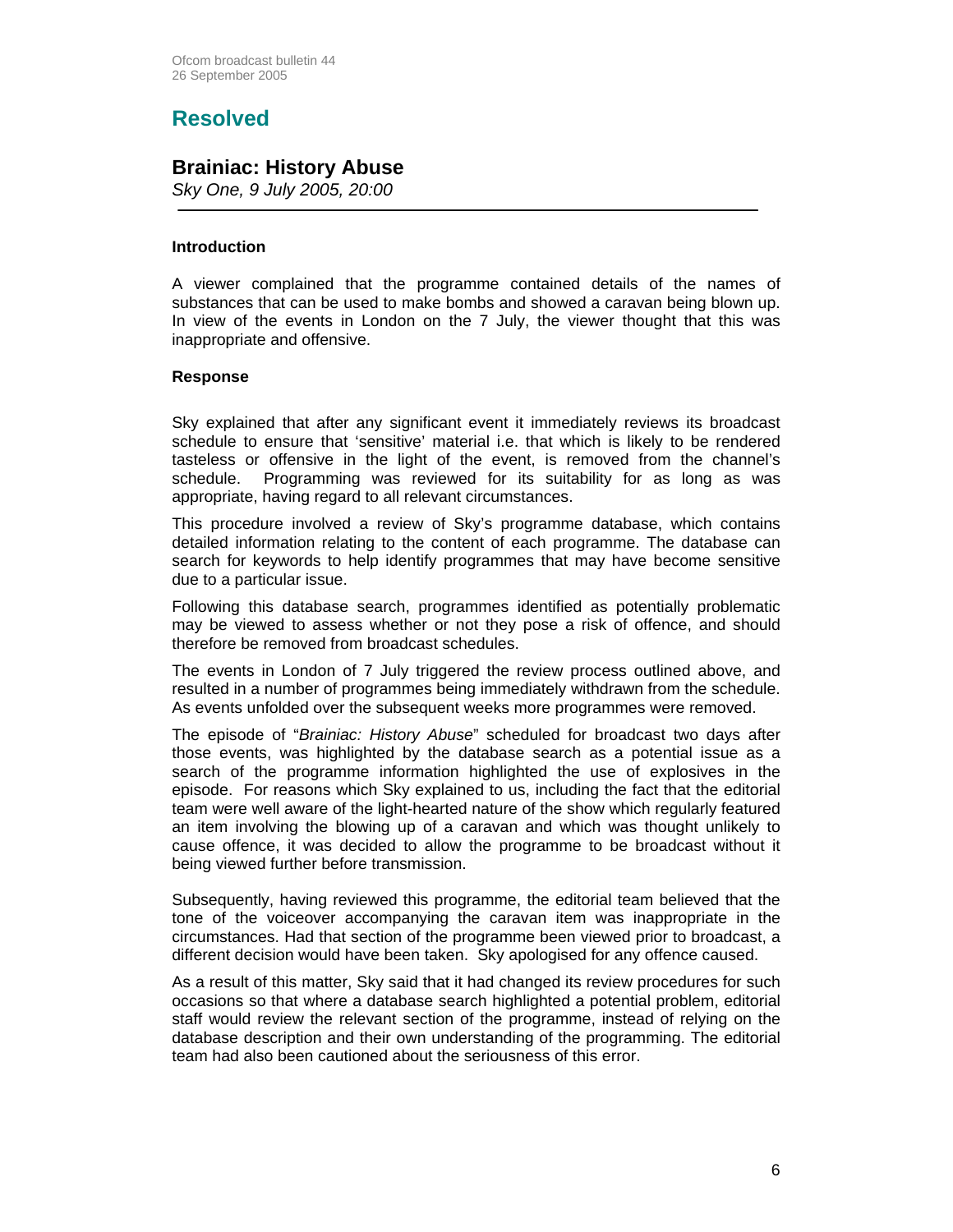#### **Decision**

We agree that the programme's scheduling so close to the events of 7 July was illjudged given the tone of the voiceover accompanying the exploding caravan item. We welcome Sky's detailed explanation of the circumstances that led to its transmission and, in view of the measures it has subsequently put in place, we consider the matter resolved.

#### **Complaint resolved**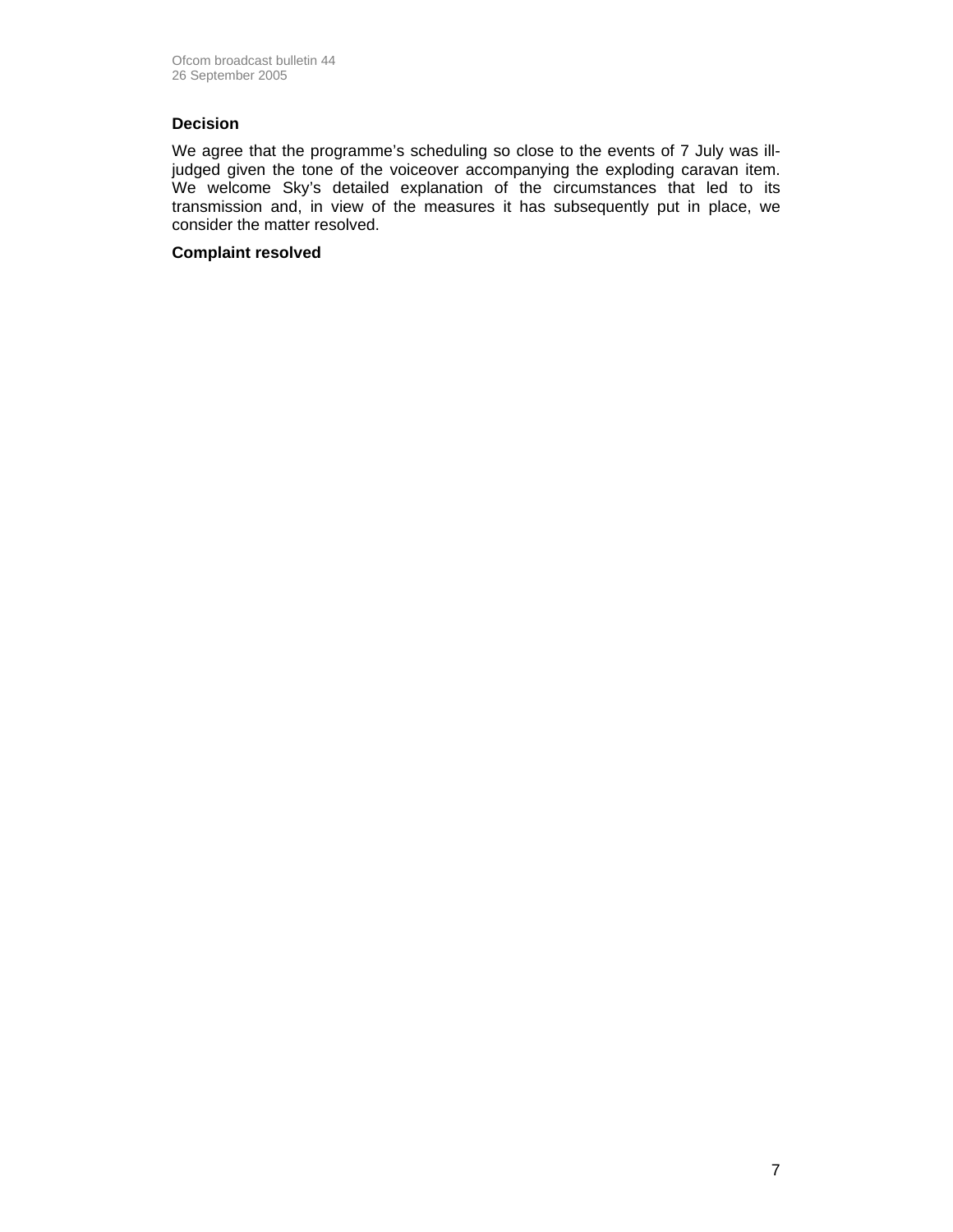# **Astro Zone**

*Vectone Bolly, 14 February 2005, 14:00* 

#### **Introduction**

*Astro Zone* is a live entertainment programme, which viewers are invited to contact to obtain a psychic reading. This edition involved the presenter reading Tarot Cards. One complainant was concerned that this was not allowed by Ofcom's Programme Code.

The Code in force at the time was the ex-ITC Code (Section 1.10, revised). This says that:

- such practices [tarot readings] should not be shown before the watershed and only in the context of a legitimate investigation;
- certain psychic practices involving such things as divination (generally meaning foretelling the future) are allowed before the watershed provided they are clearly and explicitly presented as entertainment programmes. Divination by card readings (but not explicitly tarot) may be possible in this case;
- these kinds of programmes should not be included at times when significant numbers of children are expected to be watching; and
- programmes should not include specific advice about health or medical matters, the law or personal finance or include specific advice which might significantly influence behaviour in relation to personal relationships.

#### **Response**

Vectone said that this was an entertainment programme. It was broadcast between 14.00 and 15.30 at a time when it did not believe large numbers of children would have been watching. Unfortunately this particular broadcast came on the first day of half-term, which the scheduling team was unaware of.

The programme received fifteen calls, fourteen of which led to readings. The remaining call came from an eleven-year-old and the presenter, correctly, refused to give a reading. One of the callers received advice about the purchase of a property.

Vectone said that it had reviewed the programme and now made clear to viewers that the programme was for entertainment only, both in sound and vision. It had permanently rescheduled the series beyond the watershed. The presenter had been reminded that she was not allowed to give advice of a specific nature (as outlined above).

#### **Decision**

We note that the announcement is now in place and that the programme is scheduled post-watershed. The cards are no longer explicitly tarot and there is no evidence to date that life-changing advice of the kind listed above is being given to viewers. No further complaints have been received. In the light of Vectone's prompt and comprehensive action, we believe there is no reason to intervene further in this matter at this time.

#### **Complaint resolved**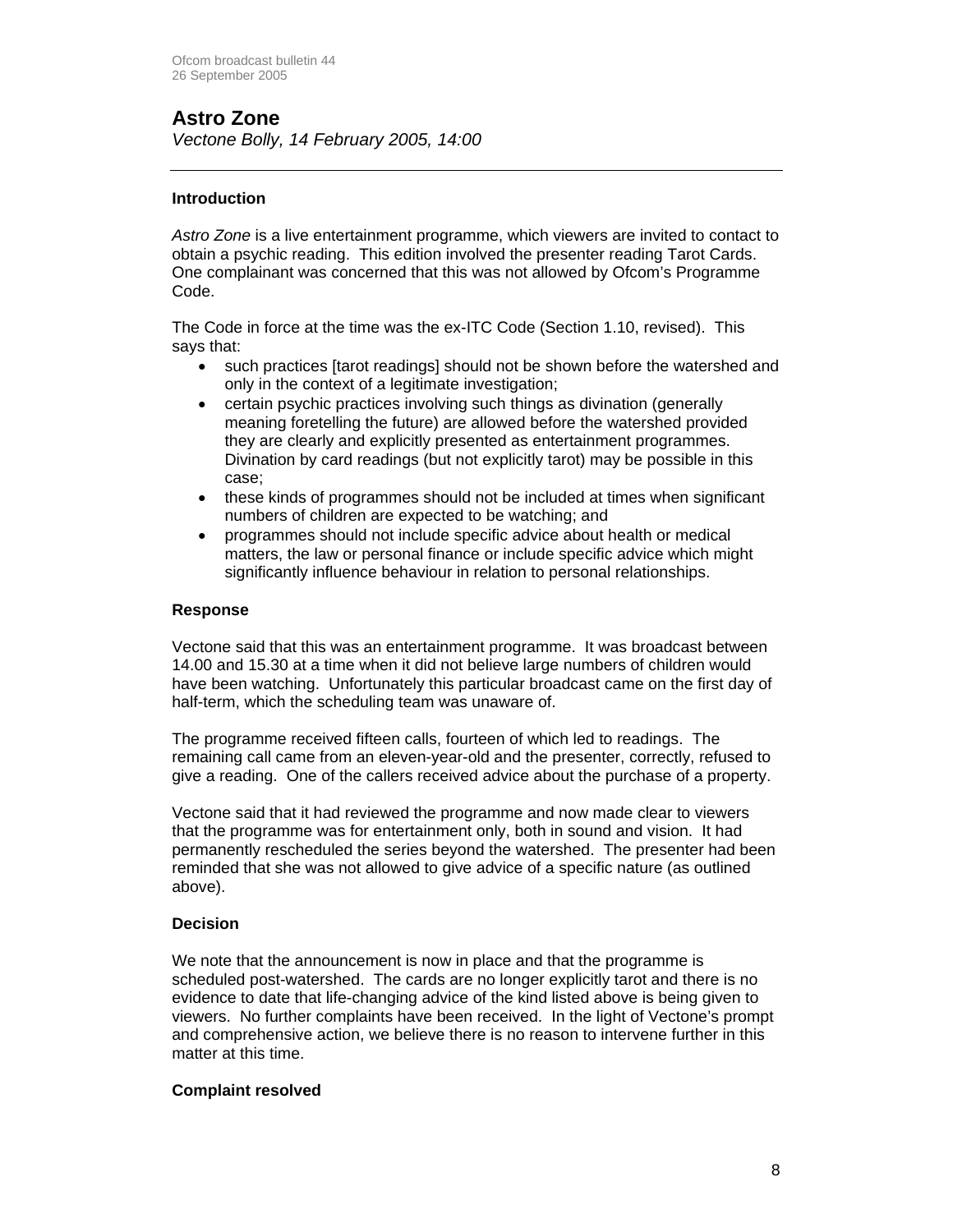### **BBC1 News/BBC News 24 ITV Early Evening News Channel 4 News**

#### *Coverage of London terrorist attacks 7 July 2005*

#### **Introduction**

During coverage of the terrorist bomb attacks in London on 7 July 2005, three channels ran footage of a victim being stretchered from an ambulance into hospital. The man was clearly in a critical condition and was pictured, apparently close to death, while receiving heart massage from one of the medical personnel in attendance.

A number of viewers found these images offensive. 26 viewers complained about their inclusion in BBC's coverage on BBC1 and BBC News 24, shortly before 11:00. Another nine complaints were received about the use of the same images in ITV's Early Evening News, shortly after 18:00. A further two complaints were received about their use on Channel 4 News after 19:00.

#### **Response**

The BBC said the footage had been transmitted in error, and apologised for any offence caused. During the rush to get material on air as soon as possible, the tape was played without being viewed in its entirety. Although a warning was given, it was not appreciated how graphic the footage was. The BBC acknowledged that the footage should not have been put to air without first being thoroughly checked.

It added that at that time the victim involved was seriously injured, but not dead. An update on his condition had been given later in the day with the aim of reassuring viewers who may have been upset.

ITV said the use of this footage on the Early Evening News was exceptional, and reflected the scale of what had happened that day. It was important not to oversanitise such a serious news event. It considered that many other images available on the day were too upsetting to broadcast, but this particular sequence was acceptable. Its inclusion had been carefully considered, and it had been used sparingly and in context. News of the terrorist attacks had been running on all media outlets since the morning, and few viewers would have been unaware of the events that day. The image would not be used again.

Channel 4 said that it had to consider whether the risk of causing upset was outweighed by its responsibility to report fairly and accurately on the unprecedented scale of death and suffering. It considered the images of the man on the stretcher were shocking, but that it was a legitimate and proportionate way to convey the horror and context of the events.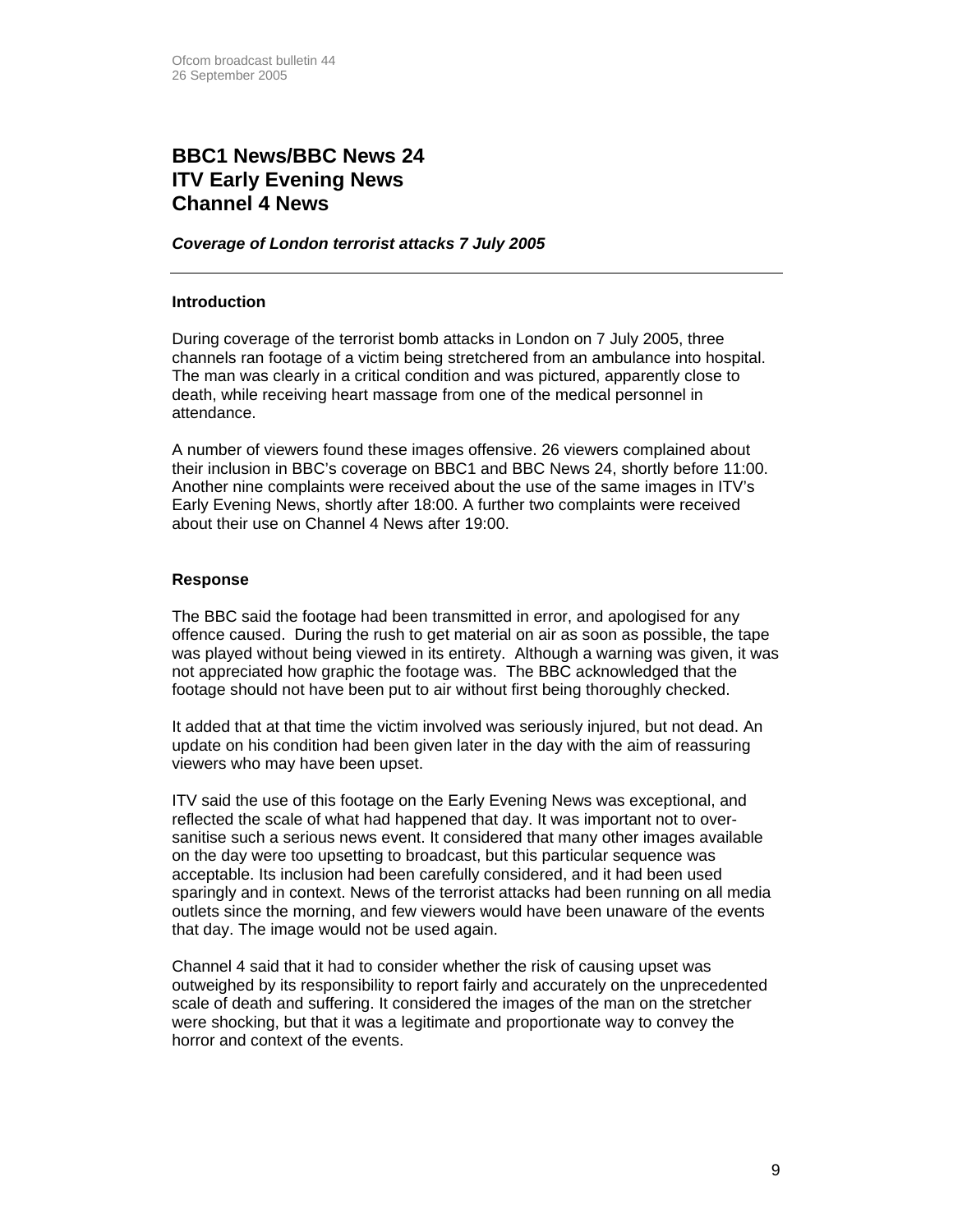#### **Decision**

Even within the context of a shocking news event these particular images were exceptionally strong and disturbing - and their use demanded exceptional justification. We do not believe the images themselves were too offensive for broadcast – provided they were handled sensitively and placed in a proper context. In considering offence we take into account the strong public interest in reporting on the aftermath of the bombings both as soon as possible after the actual event and also in later accounts and analyses of the day's events.

The three broadcasters used the images in different ways:

The BBC showed the images whilst a studio presenter spoke in general terms about the emergency operation taking place after the bomb blasts and the casualties arriving at hospitals. The presenter gave a warning but introduced the images from the hospital by saying "..let's just take a look at some of the pictures coming from the Royal London". It appeared to us that the pictures were used generically and the commentary did not reflect the seriousness of the images being transmitted. We welcome the BBC's admission that the images had not been viewed properly, and its acknowledgement that they should not have been put to air in such a manner.

The images on the ITV Early Evening News were used in the context of an edited item. A warning was included in the introduction, which stated that the item contained "graphic images of the injured". The script established a clear narrative context and the pictures were sensitively 'written to'. We considered this was an appropriate treatment of the incident, given the very exceptional events of the day and did not breach the Code.

Channel 4 News also used the images within the context of an edited item. Again, a warning was given in the introduction about the disturbing nature of some of the material. The pictures were not used casually and the item was voiced appropriately. The script referred to the timings of the bombings but did not fully reflect the enormity of the images that were being transmitted. Nevertheless, their use was not careless and – on balance – we consider that Channel 4 also had not breached the Programme Code.

**BBC - Resolved. ITV Early Evening News – Not in Breach Channel 4 News - Not in Breach**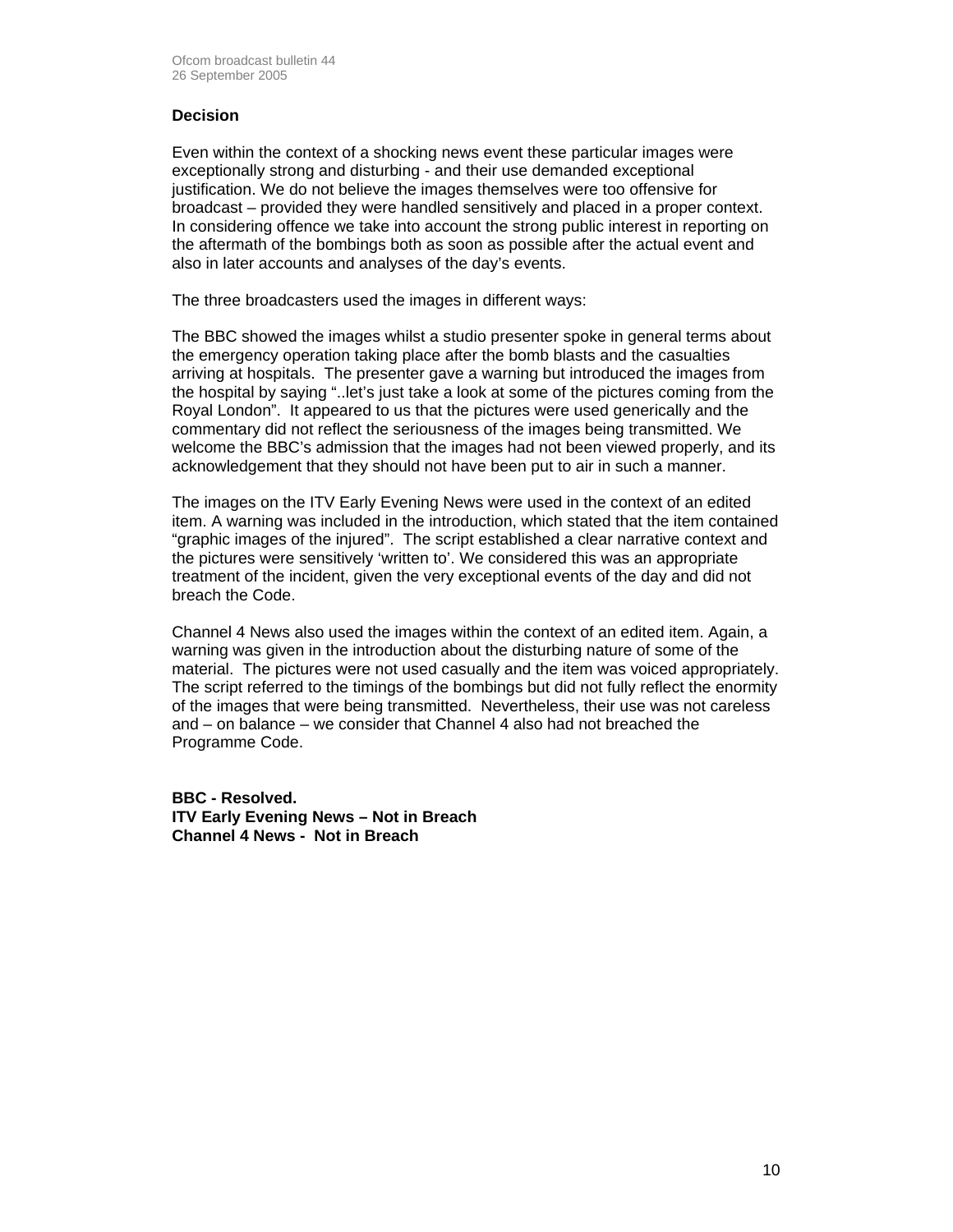# **Fairness and Privacy Cases**

Where a complaint is not upheld there is only a note of the outcome. For a copy of a full adjudication, whether the complaint is upheld or not, go to Ofcom's website at www.ofcom.org.uk/bulletins/ or send a stamped addressed envelope to: Ofcom, Riverside House, 2a Southwark Bridge Road, London SE1 9HA.

### Upheld in Part - Summary of Adjudication

### **Complaint from Detective Chief Inspector Philip Wheeler**

*Real Story, BBC1, 29 March 2004* 

The BBC1 current affairs programme, Real Story, investigated scientific concerns about the safety of criminal convictions based on Shaken Baby Syndrome ("SBS"). DCI Wheeler complained to Ofcom that he was treated unfairly in the programme and Ofcom upheld some parts of his complaint.

The programme gave the unfair impression that DCI Wheeler was personally responsible for securing convictions based on the SBS theory.

It wrongly suggested that he dismissed out of hand medical opinion that opposed the theory.

It was unfair for the programme to refer to criticism of DCI Wheeler in the Victoria Climbie inquiry in the way it did.

The programme makers did not give DCI Wheeler an appropriate or timely opportunity to respond to the allegations made about him. A statement in the programme that he declined to be interviewed did not reflect the true position.

Ofcom did not uphold DCI Wheeler's complaints that the programme failed to refer to work he said he had done on improving police investigations in SBS cases and failed to reflect properly the two sides of the medical debate. Nor did Ofcom uphold his complaint about the portrayal of a child abuse conference in Florida.

Ofcom was unable to reach a finding about a statement provided by DCI Wheeler's solicitors for broadcast, as no copy of the statement was available.

Unfairness in the programme – Upheld in part

### Not Upheld

| Complainant                 | Programme                      | Date &<br><b>Broadcaster</b> | <b>Type of complaint</b>                  |
|-----------------------------|--------------------------------|------------------------------|-------------------------------------------|
| <b>Tillery Valley Foods</b> | Dispatches: Fit to<br>Eat      | Channel 4, 13<br>May 2004    | Unfair treatment                          |
| Mr X                        | <b>BBC South East</b><br>Today | BBC1,<br>1 November<br>2004  | Unwarranted<br>infringement of<br>privacy |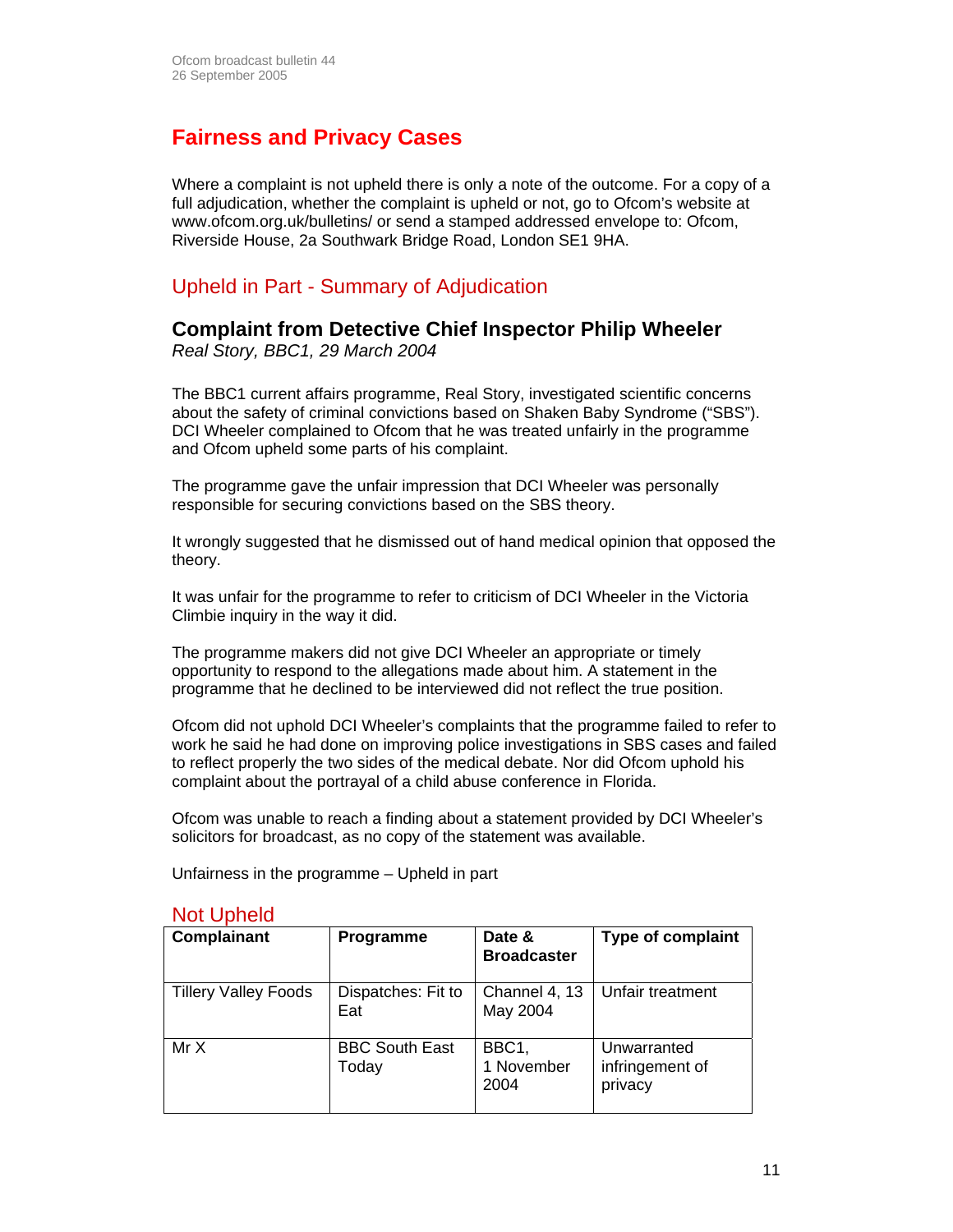# **Other programmes not in breach/out of remit**

**24 August – 6 September 2005** 

| Programme                                  | <b>Trans</b><br><b>Date</b><br><b>Channel</b> |                     | Category     | No of<br>complaints |
|--------------------------------------------|-----------------------------------------------|---------------------|--------------|---------------------|
|                                            |                                               |                     |              |                     |
| 7 Waves                                    | 22/08/2005                                    | 7 Waves             | Offence      | 1                   |
| Bad Lads' Army                             | 23/08/2005                                    | ITV1                | Offence      | 1                   |
| Bad Lads' Army                             | 25/08/2005                                    | ITV1                | Offence      | $\overline{2}$      |
| Bad Lads' Army                             | 26/08/2005                                    | ITV1                | Offence      | 1                   |
| <b>Bargain Hunt</b>                        | 25/08/2005                                    | BBC1                | Misleading   | 1                   |
| <b>BBC News</b>                            | 14/07/2005                                    | BBC <sub>1</sub>    | Offence      | 1                   |
| <b>BBC News</b>                            | 14/06/2005                                    | BBC1                | Accuracy     | 1                   |
| <b>BBC News</b>                            | 23/08/2005                                    | BBC1                | Impartiality | 1                   |
| <b>BBC News</b>                            | 01/09/2005                                    | BBC1                | Offence      | 1                   |
| <b>BBC News 24</b>                         | 19/08/2005                                    | <b>BBC News 24</b>  | Impartiality | 1                   |
| Big Brother 6                              | 12/08/2005                                    | Channel 4           | Offence      | 1                   |
| Big Brother 6                              | 23/08/2005                                    | Channel 4           | Offence      | 1                   |
| <b>Big Game TV</b>                         | 26/08/2005                                    | ITV <sub>2</sub>    | Offence      | 1                   |
| <b>Big Game TV</b>                         | 30/08/2005                                    | ITV <sub>2</sub>    | Offence      | 1                   |
| <b>Brainiac</b>                            | 15/08/2005                                    | Sky One             | Offence      | 1                   |
| <b>Brainteaser</b>                         | 18/08/2005                                    | Five                | Other        | 1                   |
| <b>Britain's Biggest Celebrity Mingers</b> | 20/08/2005                                    | Sky Mix             | Offence      | 1                   |
| Casualty @ Holby City - Interactive        | 27/08/2005                                    | BBC1                | Offence      | 1                   |
| Cathouse                                   | 03/08/2005                                    | Five                | Offence      | 1                   |
| Cathouse                                   | 10/08/2005                                    | Five                | Offence      | 1                   |
| <b>CFM 102.5FM</b>                         | 01/09/2005                                    | CFM(Carlisle)       | Offence      | 1                   |
| <b>Channel 4 News</b>                      | 23/08/2005                                    | Channel 4           | Offence      | 4                   |
| <b>Channel Idents</b>                      | 18/08/2005                                    | BBC <sub>2</sub>    | Offence      | 1                   |
| Coming Up: Viva Liberty                    | 02/09/2005                                    | Channel 4           | Offence      | 1                   |
| <b>Coronation Street</b>                   | 01/08/2005                                    | ITV1                | Violence     | 1                   |
| <b>Coronation Street</b>                   | 28/08/2005                                    | ITV1                | Offence      | 1                   |
| <b>Coronation Street</b>                   | 29/08/2005                                    | ITV <sub>1</sub>    | Offence      | 1                   |
| Crafty Tricks of War                       | 22/08/2005                                    | <b>UKTVHistory</b>  | Offence      | 1                   |
| Derren Brown: Trick of the Mind            | 06/05/2005                                    | Channel 4           | Offence      | 1                   |
| Dispatched-The Dyslexia Myth               | 08/09/2005                                    | Channel 4           | Offence      | 1                   |
| EastEnders                                 | 11/08/2005                                    | BBC <sub>1</sub>    | Language     | 1                   |
| Emmerdale                                  | 24/08/2005                                    | ITV <sub>1</sub>    | Language     | 1                   |
| <b>Extras</b>                              | 25/08/2005                                    | BBC <sub>2</sub>    | Offence      | 1                   |
| <b>Family Affairs</b>                      | 02/09/2005                                    | Five                | Offence      | 1                   |
| Fox News                                   | 26/08/2005                                    | <b>Fox News</b>     | Offence      | 1                   |
| Galaxy Breakfast                           | 22/08/2005                                    | Galaxy105           | Offence      | 1                   |
| <b>Game Network</b>                        | 29/08/2005                                    | <b>Game Network</b> | Offence      | 1                   |
|                                            |                                               |                     | Religious    |                     |
| God's Rottweiler?                          | 22/08/2005                                    | Channel 4           | Offence      | 2                   |
| Hollyoaks                                  | 28/08/2005                                    | Channel 4           | Offence      | 1                   |
| <b>Ideal World</b>                         | 10/05/2005                                    | <b>Ideal World</b>  | Offence      | 1                   |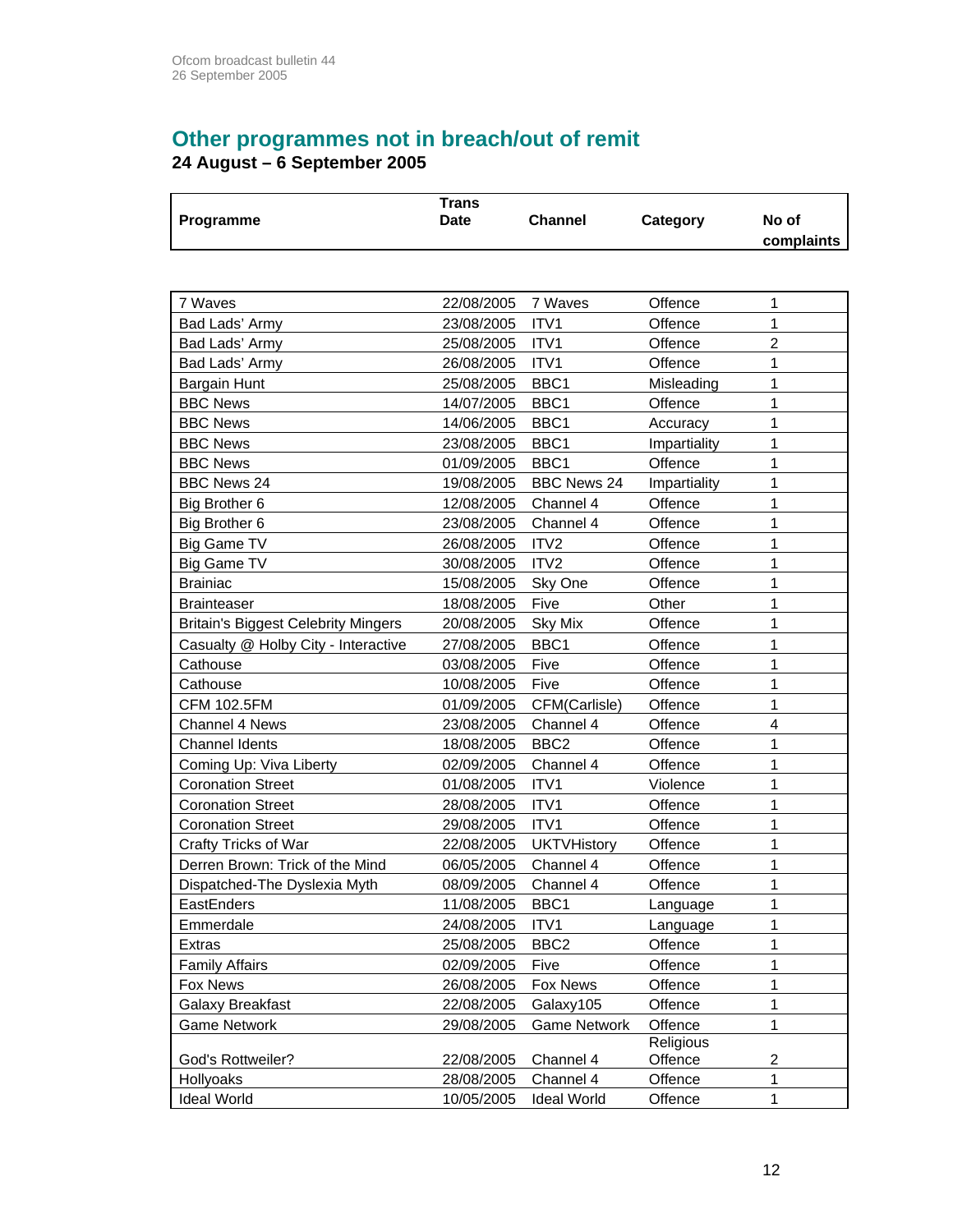| <b>ITV News</b>                   | 18/08/2005 | ITV <sub>1</sub>   | Offence      | 1              |
|-----------------------------------|------------|--------------------|--------------|----------------|
| <b>ITV News</b>                   | 21/08/2005 | ITV1               | Misleading   | 1              |
| <b>ITV News</b>                   | 25/08/2005 | ITV1               | Offence      | 1              |
| <b>ITV News</b>                   | 18/08/2005 | ITV1               | Impartiality | 1              |
| <b>ITV News</b>                   | 31/08/2005 | ITV <sub>1</sub>   | Offence      | 1              |
|                                   |            | <b>ITV News</b>    |              |                |
| <b>ITV News Channel</b>           | 29/07/2005 | Channel            | Accuracy     | 1              |
| Journeys From the Centre of the   |            |                    | Religious    |                |
| Earth                             | 30/07/2005 | BBC <sub>2</sub>   | Offence      | 1              |
| Just a Minute                     | 27/07/2005 | <b>BBC Radio 4</b> | Language     | 1              |
| Key 103 Radio                     | 12/08/2005 | <b>Key 103</b>     | Offence      | 1              |
| Kiss FM                           | 23/07/2005 | Kiss100FM          | Language     | 1              |
| Law and Order                     | 12/08/2005 | Five               | Offence      | 1              |
| <b>LBC Programme</b>              | 26/01/2005 | LBC97.3            | Offence      | 1              |
| <b>LBC Programme</b>              | 07/08/2005 | LBC97.3            | Language     | 1              |
| Lost                              | 10/08/2005 | Channel 4          | Offence      | 1              |
| Messiah 4                         | 01/09/2005 | BBC1               | Offence      | 1              |
| Mission Impossible 2              | 29/08/2005 | ITV1               | Scheduling   | 1              |
| North West Tonight                | 30/08/2005 | BBC1               | Offence      | 1              |
| Playboy Channel                   | 04/08/2005 | Playboy            | Offence      | 1              |
| Psycho: Kill Me if You Can        | 22/08/2005 | Channel 4          | Offence      | $\mathbf{1}$   |
| Psycho: Kill Me if You Can        | 23/08/2005 | Channel 4          | Offence      | 1              |
| <b>Pulling Power</b>              | 23/08/2005 | ITV <sub>1</sub>   | Accuracy     | 1              |
| Quiz Call                         | 31/08/2005 | Quiz Call          | Misleading   | 1              |
| Quiz TV                           | 31/08/2005 | Quiz TV            | Offence      | $\mathbf 1$    |
| Radio Jackie                      | 13/08/2005 | Radio Jackie       | Offence      | $\mathbf 1$    |
| Ramsay's Kitchen Nightmares       | 18/08/2005 | Channel 4          | Language     | 1              |
|                                   |            | Reading            |              |                |
| Reading 107                       | 05/06/2005 | 107FM              | Offence      | 1              |
| Return of the Chef                | 23/08/2005 | Channel 4          | Language     | 1              |
|                                   |            |                    | Religious    |                |
| Ross Noble - Live in Regents Park | 27/08/2005 | Channel 4          | Offence      | 1              |
| Sad To Be Gay                     | 09/08/2005 | BBC <sub>2</sub>   | Accuracy     | 1              |
| Sinatra: Dark Star                | 04/08/2005 | BBC1               | Offence      | 1              |
| <b>Sky Mix</b>                    | 01/09/2005 | <b>Sky Mix</b>     | Offence      | 1              |
| <b>Sky News</b>                   | 18/08/2005 | <b>Sky News</b>    | Offence      | $\mathbf{1}$   |
| Source FM                         | 04/06/2005 | Source FM          | Misleading   | 1              |
| Sports                            | 14/08/2005 | BBC <sub>1</sub>   | Accuracy     | 1              |
|                                   |            |                    | Religious    |                |
| <b>Talksport</b>                  | 20/08/2005 | Talksport          | Offence      | 1              |
| Talksport                         | 16/08/2005 | Talksport          | Offence      | 1              |
| Talksport                         | 19/08/2005 | Talksport          | Offence      | 1              |
| Talksport                         | 26/08/2005 | Talksport          | Offence      | 1              |
| Talksport                         | 01/09/2005 | Talksport          | Offence      | 1              |
| Taxidermy: Stuff the World        | 22/08/2005 | BBC <sub>2</sub>   | Offence      | 3              |
| The Best and Worst Places to Live | 09/08/2005 | Channel 4          | Offence      | $\overline{2}$ |
| The Big Eat                       | 21/08/2005 | Channel 4          | Offence      | 1              |
| The Bigger Picture with Graham    |            |                    |              |                |
| Norton                            | 29/08/2005 | BBC1               | Offence      | 1              |
| The Chris Moyles Show             | 25/08/2005 | <b>BBC Radio 1</b> | Language     | 1              |
| The Community Link Show           | 11/08/2005 | Gloucester FM      | Impartiality | 1              |
| The Empire Pays Back              | 15/08/2005 | Channel 4          | Offence      | 4              |